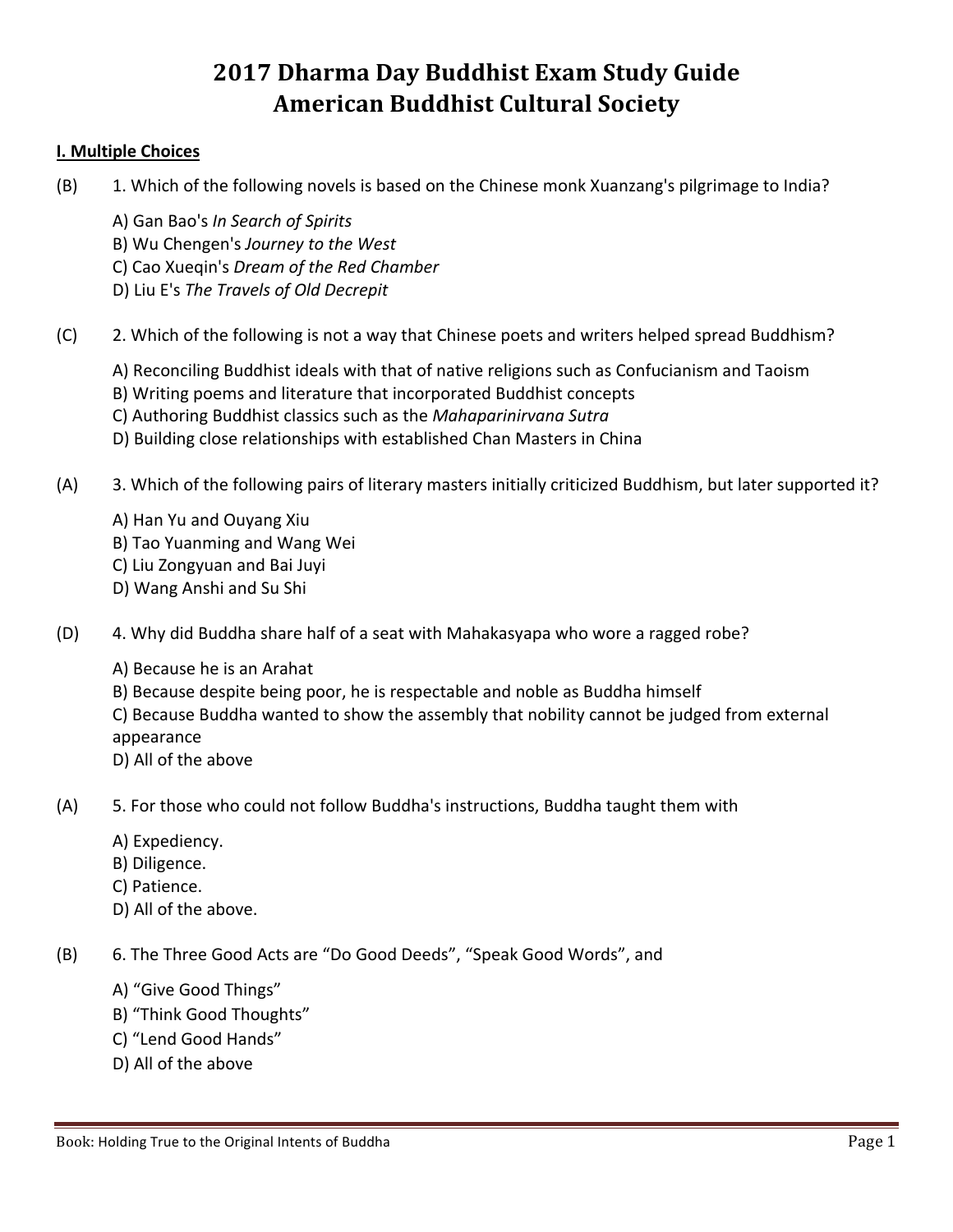(E) 7. In Fo Guang Shan, the Four Givings are

- A) Give others faith
- B) Give others joy
- C) Give others hope
- D) Give others convenience
- E) All of the above
- (E) 8. The Essence of Humanistic Buddhism includes
	- A) What the Buddha taught
	- B) What is essential to human
	- C) What purifies
	- D) What is virtuous and beautiful
	- E) All of the above
- (C) 9. All beings are equal in terms of
	- A) Physical appearance
	- B) Wealth possession
	- C) Buddha-nature
	- D) All of the above

(B) 10. The Six Paramitas are generosity, discipline, patience, diligence, and and  $\Box$ 

- A) precepts and wisdom
- B) meditative concentration and wisdom
- C) precepts and meditative concentration
- D) precepts and prajna
- E) All of the above
- (E) 11. What did Siddhartha request of his father before he would forgo the idea of renunciation?
	- A) Let there be no birth
	- B) Let there be no pain of separation from loved ones
	- C) Let there be no distresses of sorrow
	- D) Let everything in this world never change
	- E) All of the above
- (B) 12. On which day did Siddhartha become enlightened?
	- A) fifteenth day of the seventh lunar month
	- B) eighth day of the twelfth lunar month
	- C) first day of the first lunar month
	- D) eighth day of the fourth lunar month
	- E) twelfth day of the eighth lunar month
- (C) 13. What did Siddhartha awaken to when he first became enlightened?
	- A) The world is suffered.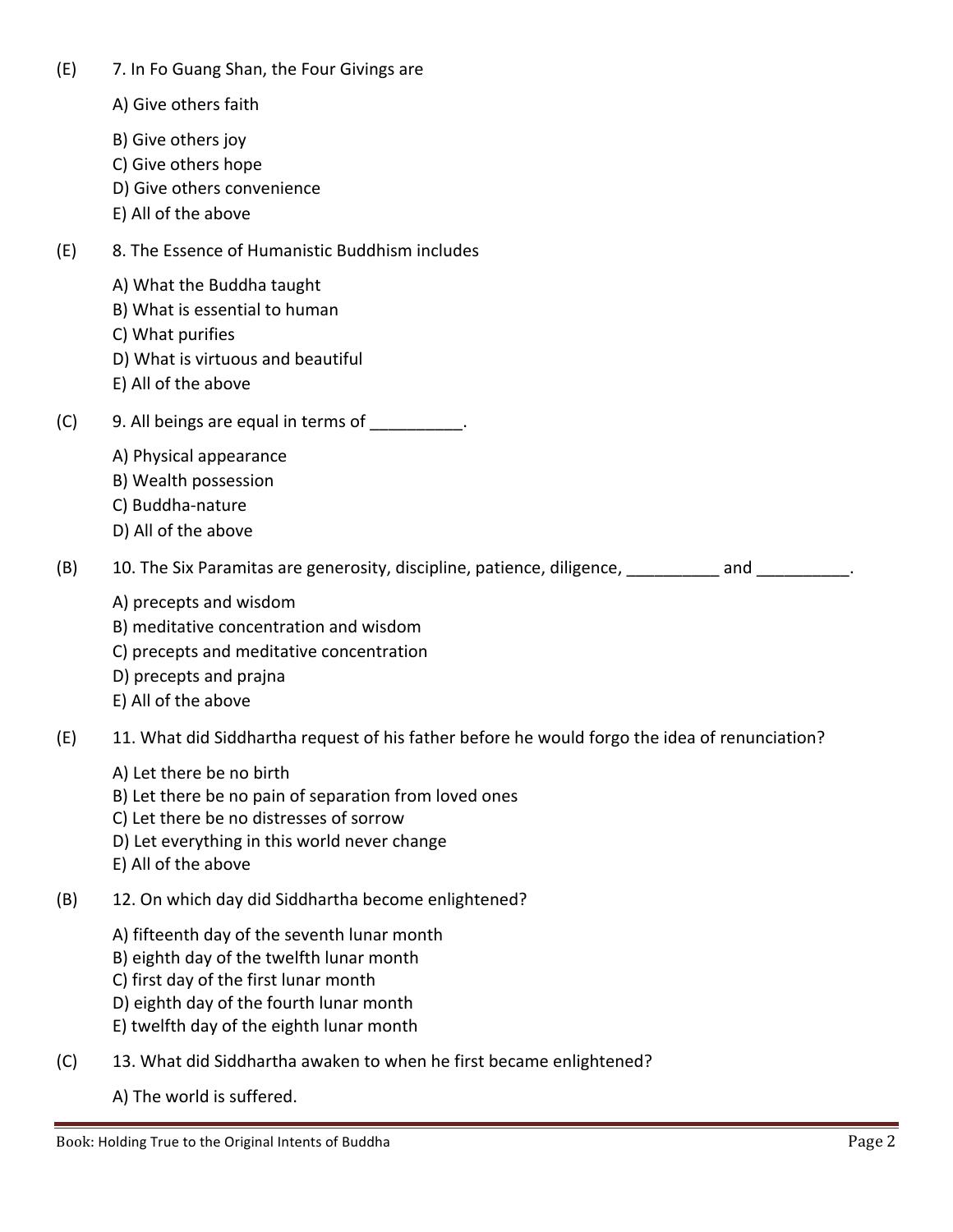- B) We should practice the middle path.
- C) Our buddha-nature and the true Thusness is all-pervading and omnipresent
- D) eighth day of the fourth lunar month
- (E) 14. Where can the Buddha be found?
	- A) The mountains and rivers,
	- B) The vast emptiness and dharma realms
	- C) Our hearts and faith
	- D) Buddha is omnipresent
	- E) All of the above
- (B) 15. What is a traditional Buddhist breakfast food that is used to celebrate Buddha's Enlightenment Day?
	- A) pu-erh tea
	- B) la-ba congee
	- C) pancake
	- D) glutinous rice cake
- (D) 16. Why does Chinese Buddhism practice promote vegetarianism?
	- A) It advocates the spirit of compassion,
	- B) Confucian values,
	- C) Local customs,
	- D) All of the above
- (D) 17. What did Buddha told King Prasenajit on how to avoid obesity:
	- A) eat a low carb diet
	- B) eat one grain of wheat and a grain of sesame a day
	- C) eat one meal per day

D) to be mindful of controlling the amount of intake of food before eating and be aware that the benefit of eating light leads to longevity.

- (D) 18. What was the first Chinese Buddhist-affiliated tertiary institute in the west?
	- A) Nan Tian University
	- B) Fo Guang University
	- C) Guang Ming College
	- D) University of the West
- (E) 19. Which of the following is a cause of the decline of Buddhism in China?

A) Internal disputes and disapproval of each other among the different schools and regions in Chinese Buddhism.

- B) The influence of western culture.
- C) Over-emphasis on chanting and repentance services.
- D) The prosperity of Buddhism as a cause of apprehension.
- E) All of the above
- (E) 20. Which of the following is not a cause of the decline of Buddhism in China?

A) Resistance and exclusion by local religions.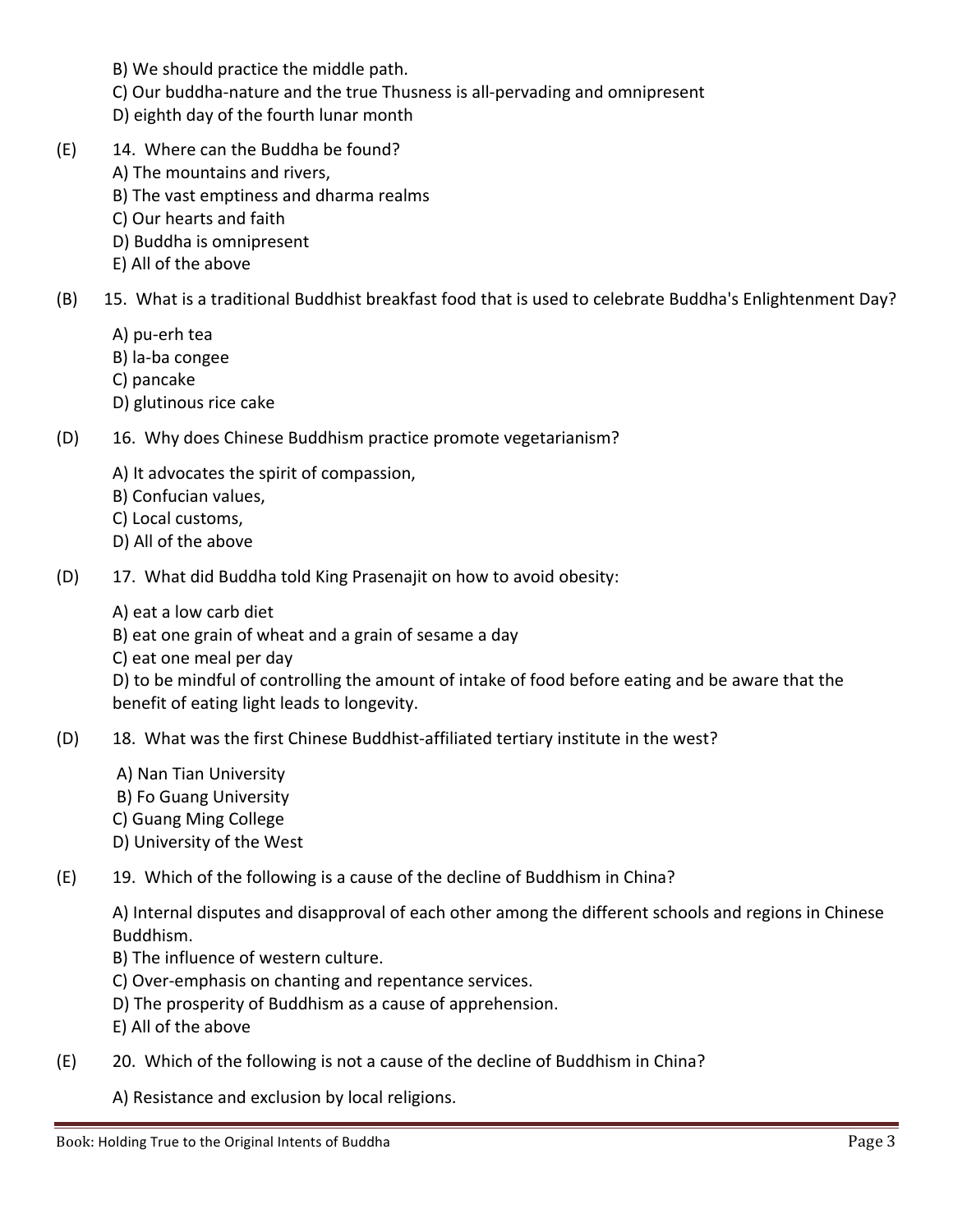- B) Emphasis on metaphysical investigation over human concern.
- C) Distorted views on Buddhism caused by heretics.
- D) Absence of leaders or paragons able to inherit and carry on the lineage.
- E) None of the above

## **II. Matching**

## **A. The Five Precepts:**



## **B. The Ten Wholesome Deeds:**



#### **C. The Four Great Bodhisattvas:**

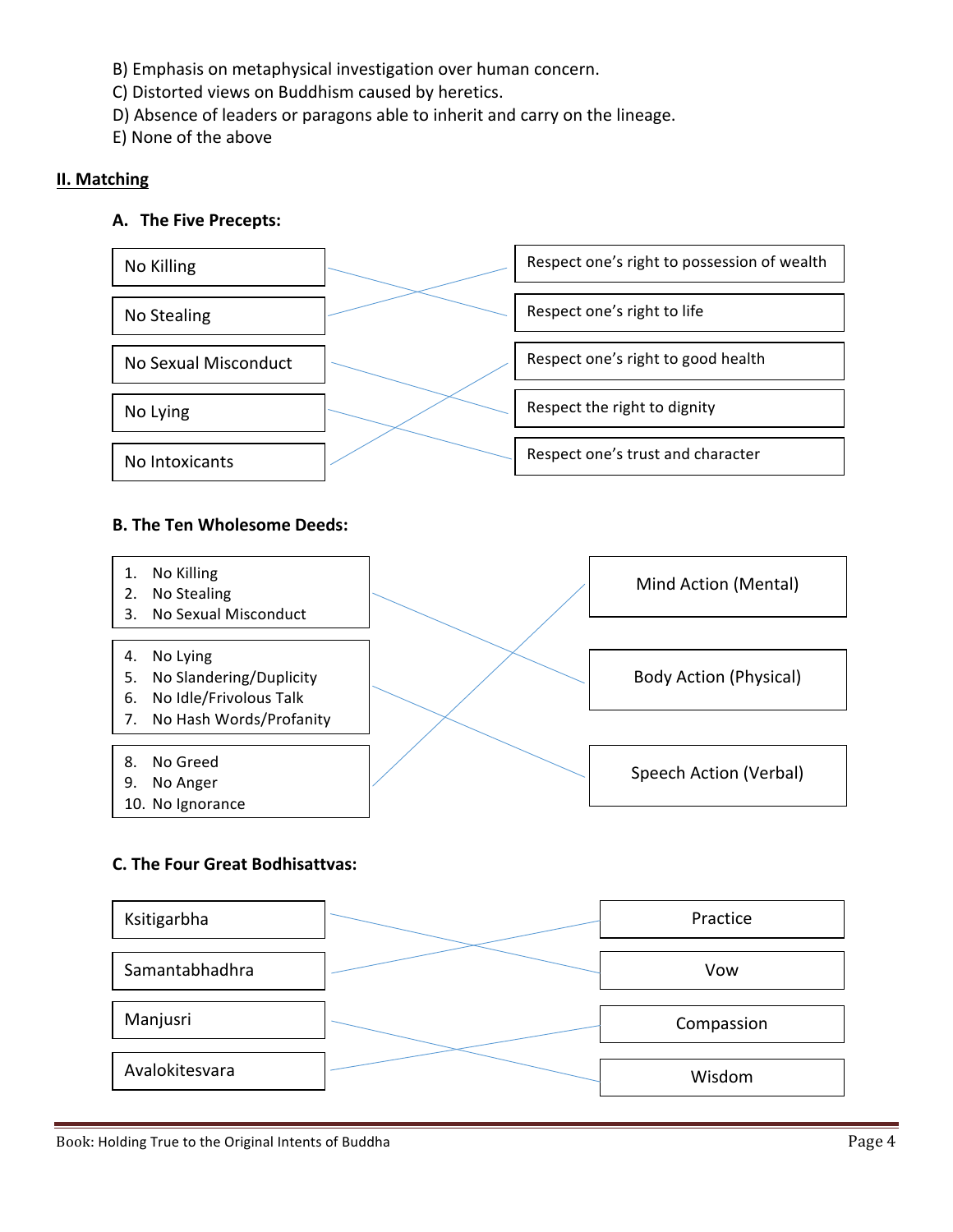## **III. True or False**

- $(F)$  1. The founder of Buddhism is Venerable Master Hsing Yun.
- (T) 2. Buddhism had been taught by the Buddha to the human world for the purpose of helping people resolve their difficulties in life.
- (T) 3. Humanistic Buddhism emphasizes self-awareness, self-enlightenment, and self-improvement by offering insights into the truth, peace, freedom from fear and sorrow, and the perfection of life.
- (T) 4. The Buddha encouraged his disciples to "rely on oneself, rely on the Dharma, and rely on nothing else".
- (F) 5. Samadhi denotes deeds or actions.
- (T) 6. In the year 2000, Venerable Master Hsing Yun founded the Merit Times Newspaper.
- (F) 7. Starting in 1953, Venerable Master Hsing Yun began recruiting youths to Buddhism in Taiwan.
- (T) 8. Besides cultural publications, radio and television broadcasts are other means of Dharma propagation.
- (T) 9. The main objective of the Triple Platform Full Ordination Ceremony is to transmit the precepts as taught by the Buddha so that monastics may be fully ordained, to promote the quality of the Sangha, and to strengthen education on Buddhist etiquette.
- (F) 10. Dunhuang, Yungang, and Longmen caves in New Mexico, are said to be "the greatest natural museums of Oriental Buddhist art.
- (T) 11. " Humanistic Buddhism has made tremendous contributions to the state, society and individuals.
- (T) 12. Sixth Patriarch, Hui Neng, once said "Dharma can only be found in the world, and enlightenment cannot be attained away from it".
- (T) 13. Faith can be inspired among people by benefitting society through charitable activities.
- (T) 14. The act of alms begging symbolizes the spirit of generosity of the giving of Dharma and the giving of wealth.
- (T) 15. Precepts are the basis of supreme Bodhi wisdom, for they nurture all roots of virtue.
- (T) 16. Five Precepts and Ten Wholesome Deeds are the foundations of being human.
- (T) 17. Humanistic Buddhism holds true to the Buddha's spirit by advocating an altruistic faith.
- (T) 18. Bodhi Mind is the main driving force behind buddhas and bodhisattvas in liberating sentient beings.
- (F) 19. The Five Bhikkhus who formed the earliest Sangha community missed Siddhartha when he abandoned the practices of austerity.
- (T) 20. Aspiring for the Bodhi Mind is to practice the Buddha's teachings and to emulate his acts of sacrifice and giving.
- (T) 21. Humanistic Buddhism has the purpose of harmonizing and uniting all Buddhists across time, geographical, customs, and cultural differences.
- (T) 22. Humanistic Buddhism also bears the utmost respect for human beings, as each individual has their own faith.
- (T) 23. Humanistic Buddhism encourages "broadening of ourselves" by seeing oneself and others as one and the same.
- (F) 24. Humanistic Buddhism is different from traditional Buddhism.
- (T) 25. King Bimbisara donated land for construction of the monastery.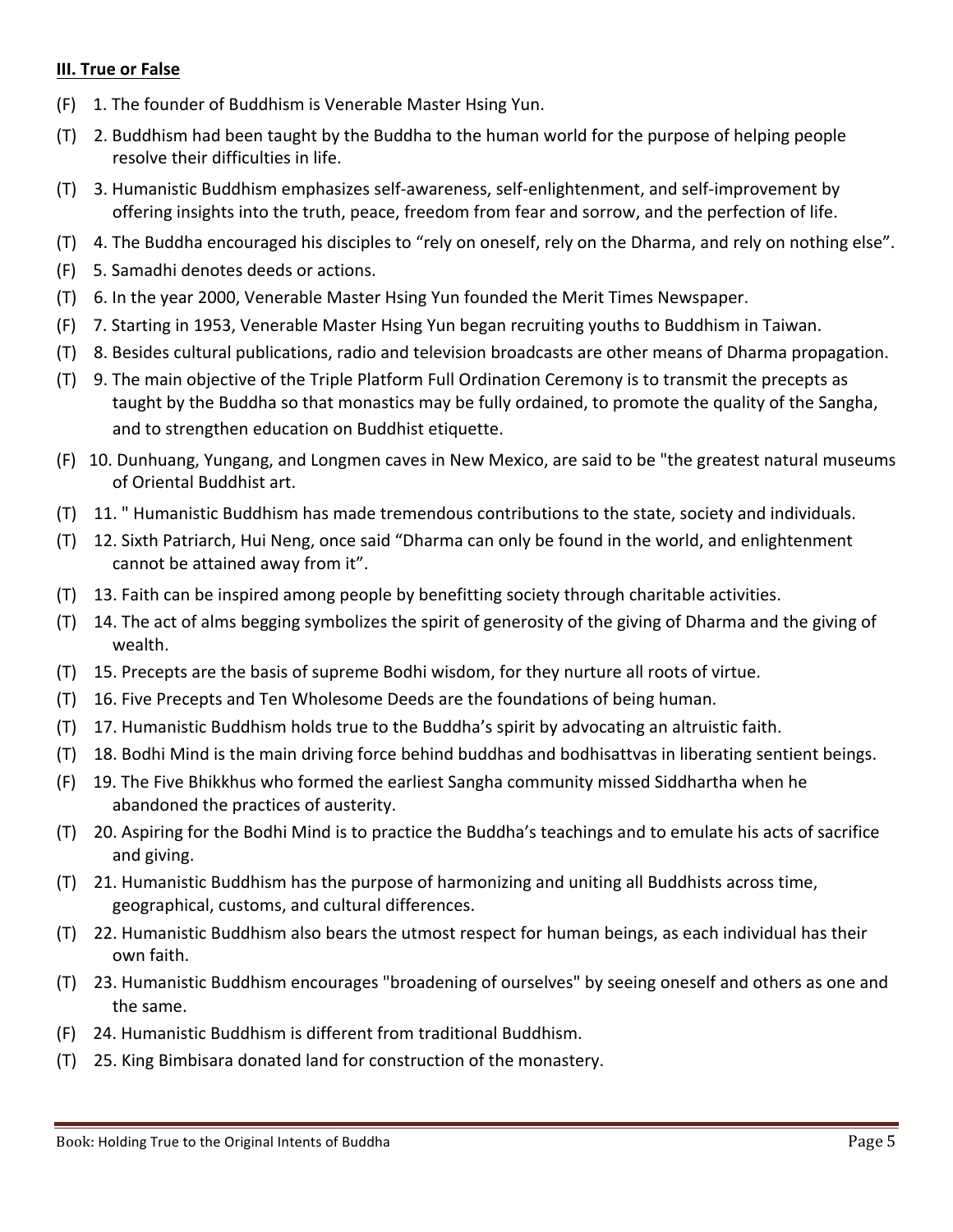# **IV.** Fill in the Blank

- 1. Sakyamuni Buddha was born as Prince Siddhartha Gautama in the Indian kingdom of Kapilavastu.
- 2. The Five Precepts are No Killing, No Stealing, No Sexual Misconduct, No Lying, and No Intoxicants.
- 3. All causes of suffering come from the Three Poisons, namely Greed, Anger, and Ignorance.
- 4. Fo Guang Shan has established four objectives for the development of Humanistic Buddhism:
	- To propagate Dharma through culture;
	- To foster talents through education;
	- To benefit society through charity;
	- To purify human minds through spiritual cultivation.
- 5. Buddhism places dual emphasis on understanding and practice.
- 6. The first Buddhist temple built in China is named White Horse Temple.
- 7. The true meaning of faith is about having faith in oneself, and discovering one's compassion and wisdom.
- 8. The Six Points of Reverent Harmony are Harmony of Being, Harmony of Speech, Harmony of Thought, Harmony of Discipline, Harmony of Profit and Harmony of View.
- 9. The success of Buddhism in China can be attributed to its promotion of moral ethics through the teachings of the Five Percepts and Ten Wholesome Deeds.
- 10. One of the main causes for the decline of Chinese Buddhism was its over-emphasis on suffering, emptiness, and impermanence.
- 11. The four stages of generosity are the giving of money, the giving of labor, the giving of language and the giving of heart.
- 12. Charitable endeavors must be carried out righteously and ethically so as to be in accordance with the Law of Cause and Effect.
- 13. Buddha's original intents in teaching are to eliminate the root of suffering by purifying human minds of the Three Poisons.
- 14. Master Taixu was the first Chinese Buddhist monk to bring the Dharma into Europe and America.
- 15. Localization of Fo Guang Shan shows exactly how Humanistic Buddhism holds true to Buddha's original intent to be accepted by people.
- 16. Venerable Master Hsing Yun's first hardback Buddhist publication was the Biography of Sakyamuni Buddha.
- 17. Out of the forty nine years of teachings on earth, Buddha spent twenty-one days teaching <u>Avatamsaka Sutra</u>, then twelve years on <u>Agamas</u>, eight years on <u>Vaipula Sutras</u>, twenty-two years on Prajana-paramita Sutras, and then the final eight years on Lotus Sutra and Nirvana Sutra.